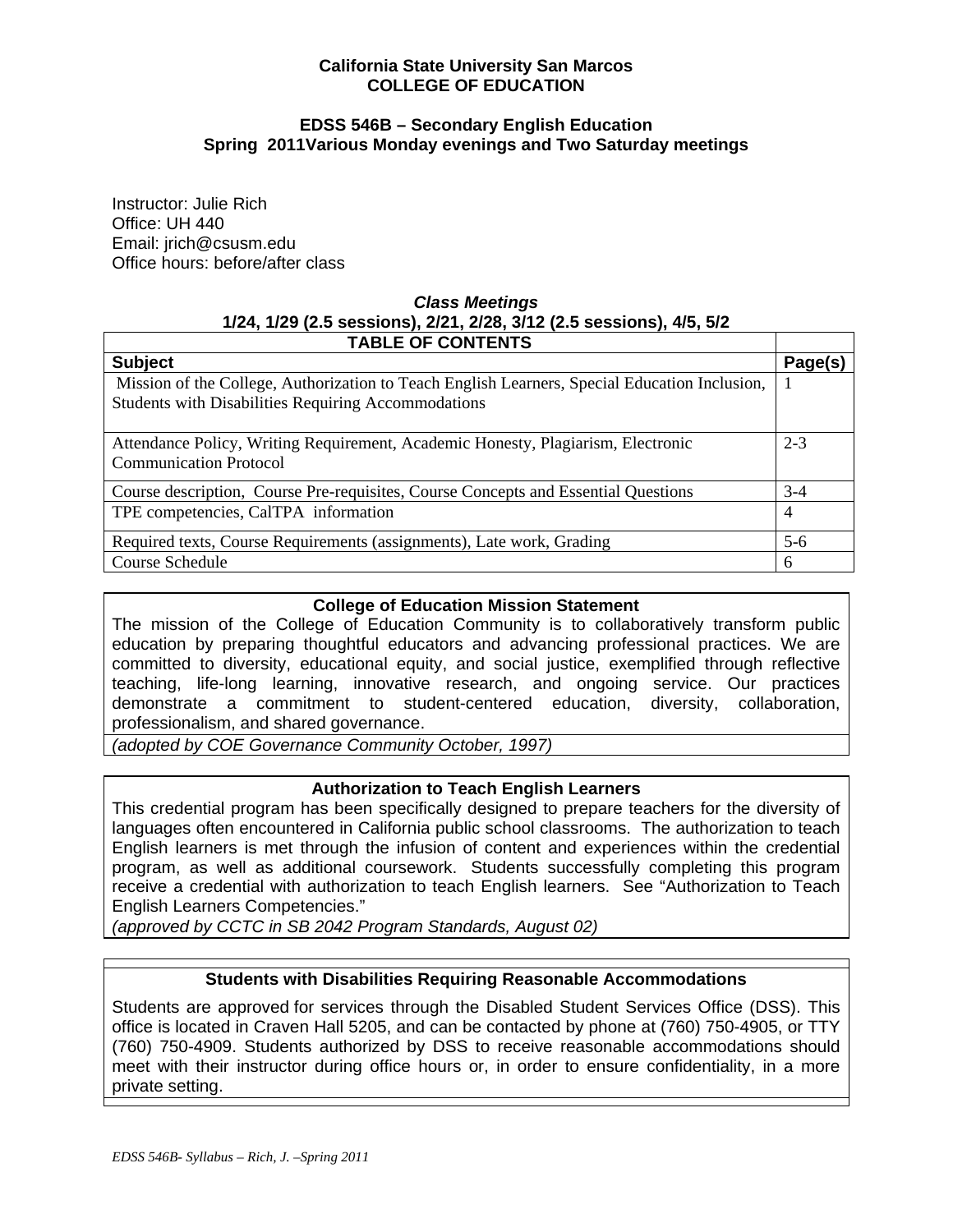### **College of Education Attendance Policy**

Due to the dynamic and interactive nature of courses in the CoE, all students are expected to attend all classes and participate actively. At a minimum, a student must attend more than 80% of class time, or s/he may not receive a passing grade for the course at the discretion of the instructor.

*For this course:* **If you miss more than 2 sessions, you will not pass the course.** If you miss 2 sessions, you are not eligible for an "A." If extenuating circumstances occur, the student should contact the instructor as soon as possible to make appropriate arrangements. Notification of an absence does not constitute an excuse.

### **All University Writing Requirement**

Every course at the university must have a writing requirement of at least 2500 words. This course meets that requirement through the lesson plan, reading reflections, case study, and TPE reflective statements.

### **CSUSM Academic Honesty Policy**

"Students will be expected to adhere to standards of academic honesty and integrity, as outlined in the Student Academic Honesty Policy. All written work and oral presentation assignments must be original work. All ideas/materials that are borrowed from other sources must have appropriate references to the original sources. Any quoted material should give credit to the source and be punctuated with quotation marks.

Students are responsible for honest completion of their work including examinations. There will be no tolerance for infractions. If you believe there has been an infraction by someone in the class, please bring it to the instructor's attention. The instructor reserves the right to discipline any student for academic dishonesty in accordance with the general rules and regulations of the university. Disciplinary action may include the lowering of grades and/or the assignment of a failing grade for an exam, assignment, or the class as a whole."

Incidents of Academic Dishonesty will be reported to the Dean of Students. Sanctions at the University level may include suspension or expulsion from the University.

#### **Plagiarism:**

As a professional educator and a credential candidate, it is expected that you will do your own work, and contribute equally to group projects and processes. Plagiarism or cheating is unacceptable under any circumstances. If you are in doubt about whether your work is paraphrased or plagiarized see the Plagiarism Prevention for Students website http://library.csusm.edu/plagiarism/index.html. If there are questions about academic honesty, please consult the University catalog.

#### **Electronic Communication Protocol**

Electronic correspondence is a part of your professional interactions. If you need to contact the instructors, e-mail is often the easiest way to do so. It is our intention to respond to all received e-mails in a timely manner. E-mail and on-line discussions are a very specific form of communication, with their own nuances and etiquette. Because e-mail is convenient and is used for both personal and professional purposes, you should be mindful of courtesies and limitations with regard to professional e-mail. You should not expect immediate responses to e-mail at any time, especially to queries posted on weekends and holidays, late at night, or early in the morning.

Reading and responding to e-mail takes a great deal of time. Often the response is more involved and complicated than can be adequately conveyed in e-mail form. If you have a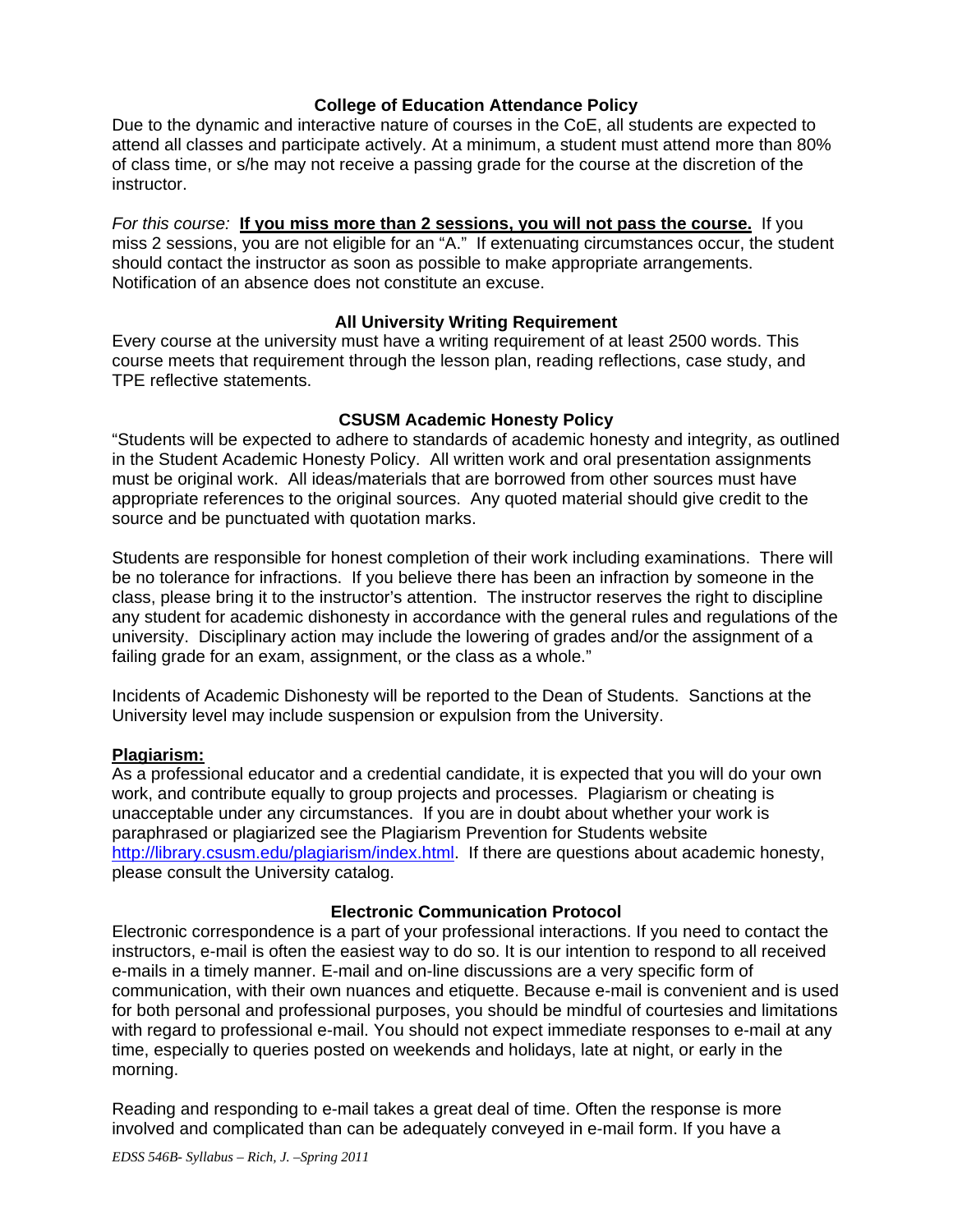multifaceted question or issue, it would probably be best to have a verbal discussion face to face or on the phone. E-mail sent in all upper case (or lower case) letters, major typos, slang, salutations that are very personal, etc. often communicate more than the sender originally intended. With that said, please be mindful of all e-mail and on-line discussion messages you send to your colleagues, to faculty members in the College of Education, or to persons within the greater educational community. All electronic messages should be crafted with professionalism and care.

Things to consider:

- Would I say in person or on the phone what this electronic message specifically says?
- How could this message be misconstrued?
- Can this message wait until I see the recipient in person?
- Does this message represent my highest self?
- Am I sending this electronic message to avoid a face-to-face conversation?

Most importantly, recognize that emotionally-charged messages never achieve the effect for which the author had hoped. E-mail messages based on anger, frustration, and sarcasm more often than not achieve the result of damaging the writer's professional and personal reputation. Before sending such a message ask yourself if you would send this to a parent, a principal, or a school board member. Likewise, if there is ever a concern with an electronic message sent to you, please talk with the author in person in order to correct any confusion. The best advice is to wait 48 hours before sending or replying to any emotionally-charged e-mail. In that time period, you will likely have developed a more professional approach, and hopefully, have concluded that the matter should be pursued in person or not at all.

# **Course Description**

This course is designed in a seminar format to focus intensively on the discipline of English/Language Arts. In this course, students will explore theories and strategies for teaching all facets of language arts: speaking, listening, reading, writing, thinking, and collaborating (although these are artificial separations), paying particular attention to scaffolding student learning for access and success. Students will be required to apply their learning in related assignments and fieldwork experiences during student teaching and/or observations.

# **Course Prerequisite**

Admission to the Single Subject/CLAD Teacher Credential Program.

# **Concepts and Essential Questions Continued from EDSS 546A**

# **Know your students (Introduction, chs. 1, 2)**

How will you get to know your students?

How will this knowledge enhance your teaching and your students' learning? How will you apply and implement this knowledge into your curriculum and your pedagogy? What place does knowledge of your students have in the scaffolding of learning? How and why will you form relationships and communication lines with parents?

# **Social justice in your English classroom (chs. 17, 18, 25)**

What does an effective learning environment in your classroom look like, feel like? How will you develop a community of learners that is inclusive? How will you teach respect through your actions and through your curriculum? How will you ensure that your classroom is student-centered? What place and effect will gender, race, and culture have on learning in your English classroom?

# **Organization and management (chs. 1, 7, 23, 24,)**

What is the effect of your planning and organization on your students' learning?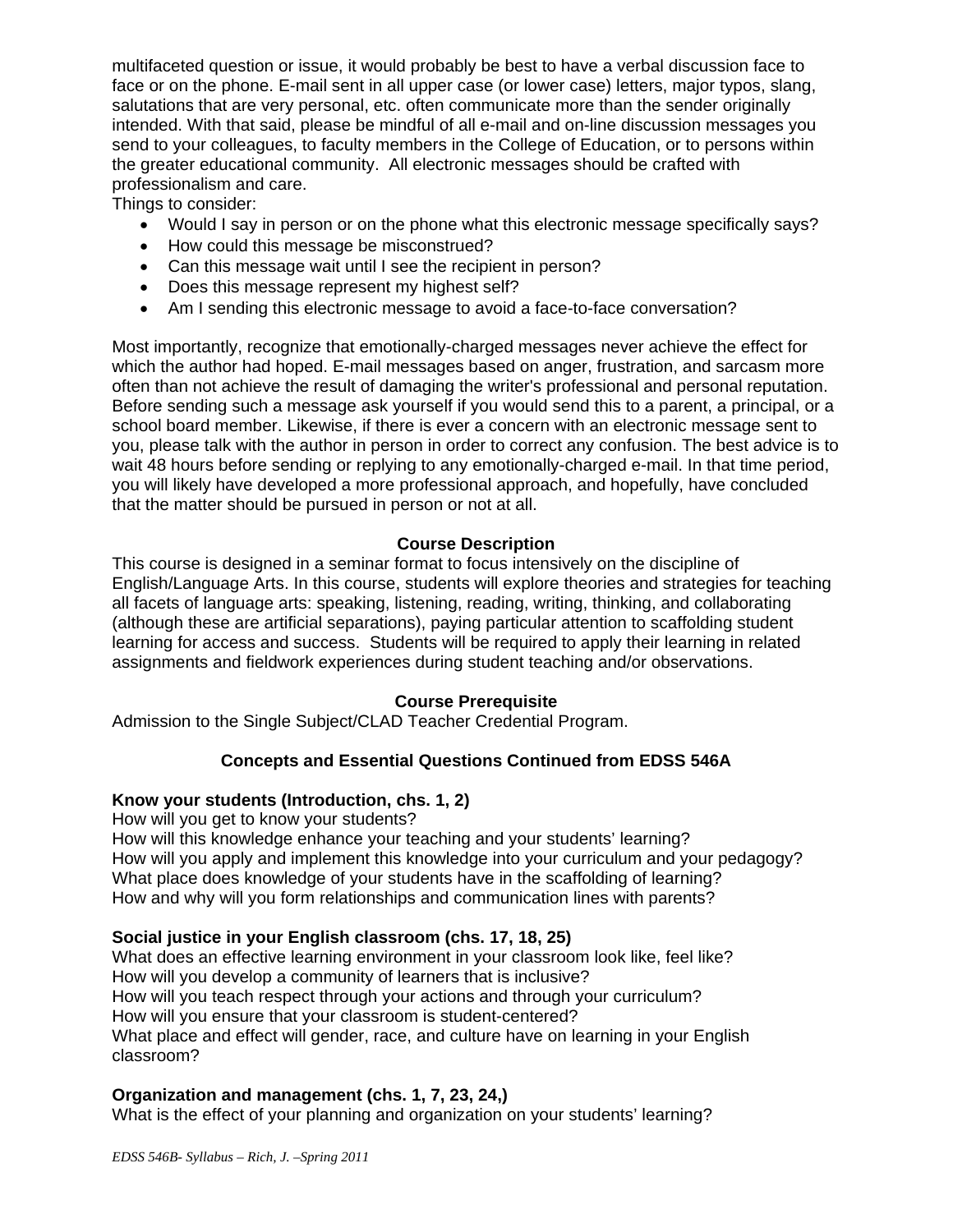How will you manage the paper load and provide appropriate and helpful feedback for 175+ students?

What role will students play in your organizational and management plan? How will you organize yourself so that you have a life outside your classroom?

# **Academic components of the English classroom (chs. 4, 5, 6, 7, 8, 11)**

What is the place of vocabulary in your English classroom?

What is the place of grammar in your English classroom?

 proficiency? What effective, research-based approaches will you use for developing your students' writing

How will you teach students to be independent, critical readers and comprehenders? How will you know students understand and are progressing?

How will you model the [real life power] of lifelong reading, a well developed vocabulary, and strong writing skills?

### **Critical thinking (chs. 9, 19)**

What is the role of inquiry in your English curriculum?

How will you use questioning to scaffold understanding and encourage your students' critical thinking?

How do conversation and writing help your students to think?

# **Transforming the English classroom for the 21st Century (chs. 2, 3, 10, 16, 21, 22, 26, 27)**

How will you engage in professional conversations and discussions with colleagues,

administrators, and policy makers to effect change in the curriculum?

What expectations do you have for all of your students to become proficient readers and writers as requisites for navigating the 21<sup>st</sup> Century?

# **Teacher Performance Expectation Competencies**

This course is designed to help teachers seeking the Single Subject Credential to develop the skills, knowledge, and attitudes necessary to assist schools and districts in implementing an effective program for all students. The successful candidate will be able to merge theory and practice in order to realize a comprehensive and extensive educational program for all students.

# **California Teacher Performance Assessment (CalTPA)**

Beginning July 1, 2008 all California credential candidates must successfully complete a stateapproved system of teacher performance assessment (TPA), to be embedded in the credential program of preparation. At CSUSM this assessment system is called the CalTPA or the TPA for short.

To assist your successful completion of the TPA a series of informational seminars are offered over the course of the program. TPA related questions and logistical concerns are to be addressed during the seminars. Your attendance to TPA seminars will greatly contribute to your success on the assessment.

Additionally, COE classes use common pedagogical language, lesson plans (lesson designs), and unit plans (unit designs) in order to support and ensure your success on the TPA and more importantly in your credential program.

The CalTPA Candidate Handbook, TPA seminar schedule, and other TPA support materials can be found on the COE website provided at the website provided: http://www.csusm.edu/coe/CalTPA/ProgramMaterialsTPA.html . Also check Cougar Courses.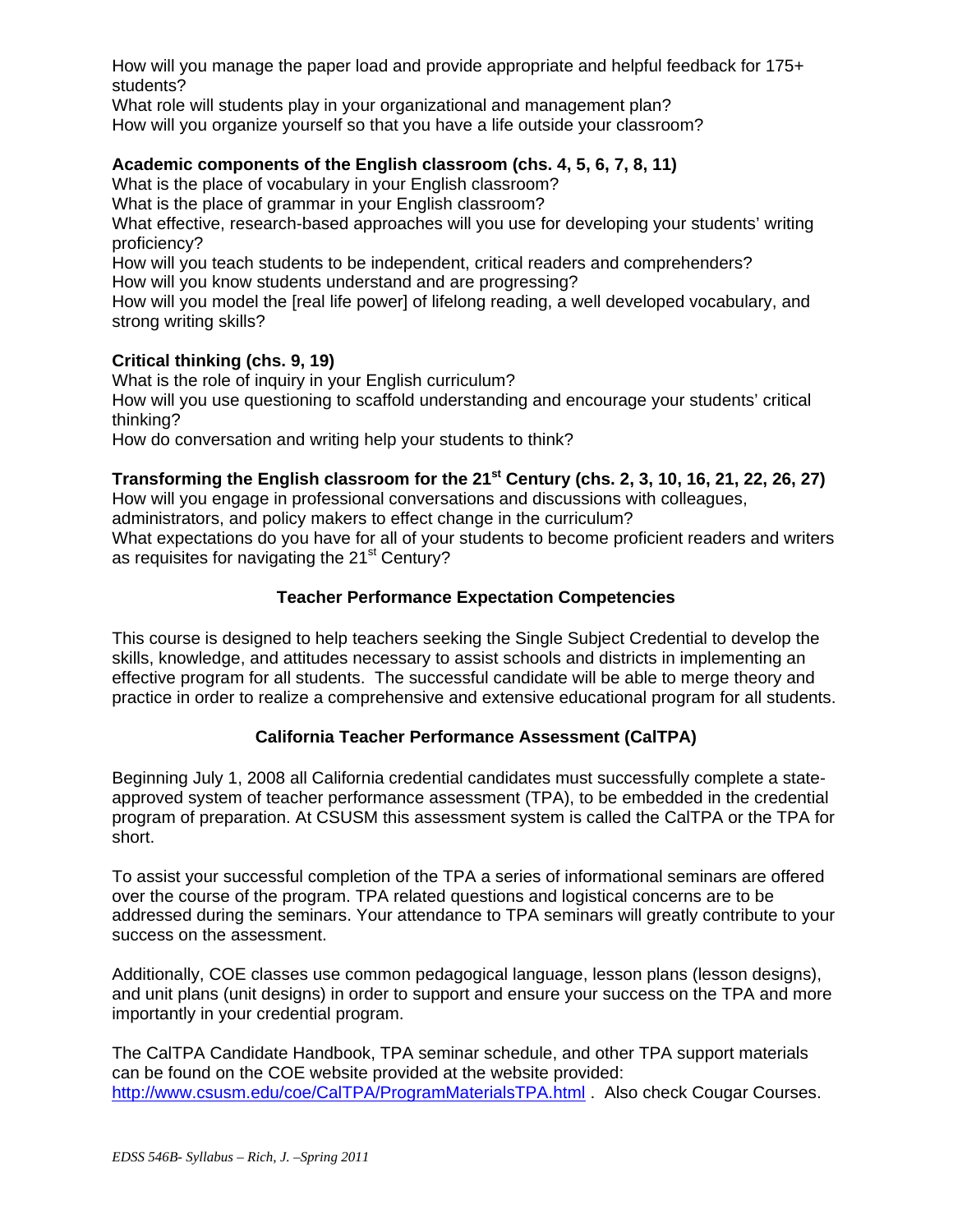### **Required Texts**

Burke, Jim. *The English Teacher's Companion.* Portsmouth: Boynton/Cook, 1999. CDE. *California English--Language Arts Content Standards.* Sacramento: California Dept. of Education, 1998. (**You can get these on-line: www.cde.ca.gov)** 

#### **Course Requirements**

- **Reading Responses**: In order to have effective discussions within our classroom, you will be asked to come to class prepared with the readings for the week. You will hand in reading responses in the format assigned in class or in the course syllabus. *All reading responses should be typed unless the format does not lend itself to word processing and either turned in during class or emailed according to directions.*
- **Resources Graphic Organizer**: You will develop a graphic organizer and/or foldable for resources and strategies from the Readwritethink.org website, class activities and other internet resources (from both Fall and Spring methods and CP experiences). The creation of this graphic organizer will allow you to hold on your thinking, brainstorm how you can use the information, and remind you of where you found the information. It will also be a model for use by students in your courses. It will be an integral part of your TPE portfolio, especially TPE 1.
- **Digital Age Report:** This is the 21<sup>st</sup> Century. Do not let it pass you by. Your students certainly are not. Your students are reading and writing a great deal and for real audiences….not just you, the teacher. They are engaged. They are learning. They are exploring. They are thinking. This is the same kind of engagement, learning, exploring, and thinking that careers in the  $21<sup>st</sup>$  century require. In an effort to use what our students know, improve their literacy, and prepare them for the demands of the 21<sup>st</sup> century, you must include digital literacy in your curriculum. In groups of 2-3 you will explore places and possibilities for improving student engagement in reading and writing via the digital technologies at which they are already so adept. You and your group members will spend 2-3 weeks exploring a particular website or digital age reading and writing practice and prepare a one page brief to post on Cougar Courses and a 15 minute presentation to share with your classmates. This will be an integral part of your TPE portfolio, especially TPE 14.
- **Unit Overview and Lesson Design:** You will write a unit overview that helps you to think about orchestrating a period of time in which students are thinking and learning about specific content and life lessons based on the new Common Core Standards. You will write one in-depth lesson based on a concept and standard(s) you will be teaching in this unit. The purpose of this assignment is to help you plan a cohesive series of lessons that engage all learners, refining and extending your expertise. Use the EWRC format we discussed or the lesson plan template you learned in EDSS 511.
- **Thoughtful participation:** Being a teacher involves more than planning lessons and delivering instruction. You must be able to articulate the reasons behind your curricular decisions, to advocate for students, and to defend policies about which you feel strongly. Engaging in professional conversations with parents, administrators, other teachers, and the public is imperative for teachers today. To that end, we expect that each student will participate actively and thoughtfully in each class session.